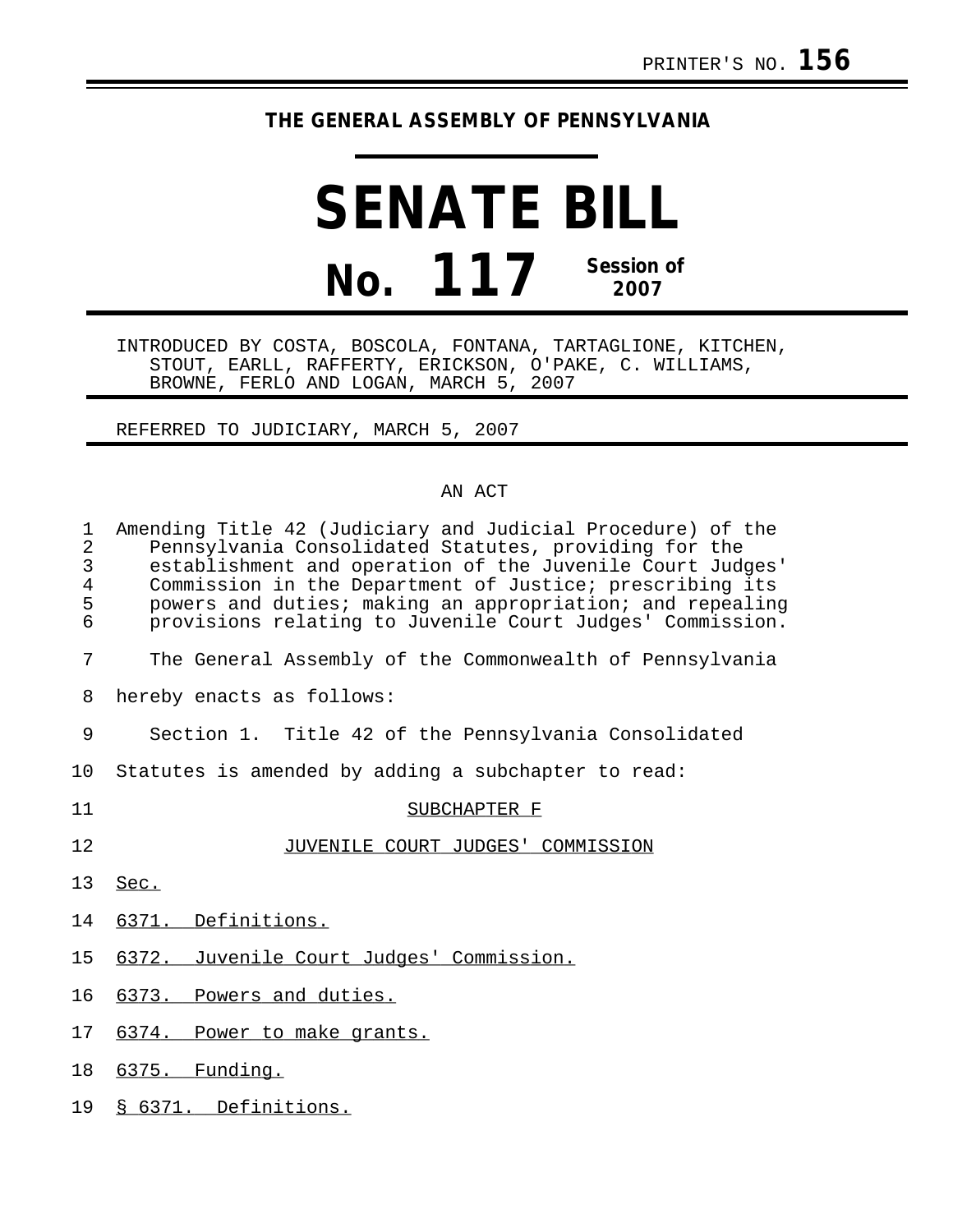| 1  | The following words and phrases when used in this subchapter     |
|----|------------------------------------------------------------------|
| 2  | shall have the meanings given to them in this section unless the |
| 3  | <u>context clearly indicates otherwise:</u>                      |
| 4  | "Commission." The Juvenile Court Judges' Commission created      |
| 5  | pursuant to section 6372(a) (relating to Juvenile Court Judges'  |
| 6  | Commission).                                                     |
| 7  | "Commissioner." A member appointed to the Juvenile Court         |
| 8  | Judges' Commission pursuant to section 6372(b) (relating to      |
| 9  | <u>Juvenile Court Judges' Commission).</u>                       |
| 10 | § 6372. Juvenile Court Judges' Commission.                       |
| 11 | Establishment.--There is hereby established in the<br>(a)        |
| 12 | Office of General Counsel the Juvenile Court Judges' Commission. |
| 13 | (b) Composition.--The commission shall consist of nine           |
| 14 | judges who shall be appointed by the Governor from a list of     |
| 15 | judges, serving in the juvenile courts, selected and submitted   |
| 16 | by the Chief Justice of Pennsylvania.                            |
| 17 | (c) Tenure.--Of the first nine appointees to the commission,     |
| 18 | three shall serve for three years, three for two years and three |
| 19 | for one year. After the initial term, the term for all members   |
| 20 | shall be three years.                                            |
| 21 | (d) Officers.--The commission shall annually select one of       |
| 22 | its members as chairman and one member as secretary.             |
| 23 | (e) Staff.--The chairman, with the approval of the majority      |
| 24 | of the commission, may appoint and fix the compensation of       |
| 25 | assistants, clerks and stenographers as he deems necessary to    |
| 26 | enable the commission to perform its powers and duties. During   |
| 27 | his term of employment, no assistant shall engage, directly or   |
| 28 | indirectly, in the practice of law in any juvenile court in this |
| 29 | Commonwealth.                                                    |
| 30 | Staff compensation.--The compensation of the assistants,<br>(f)  |

20070S0117B0156 - 2 -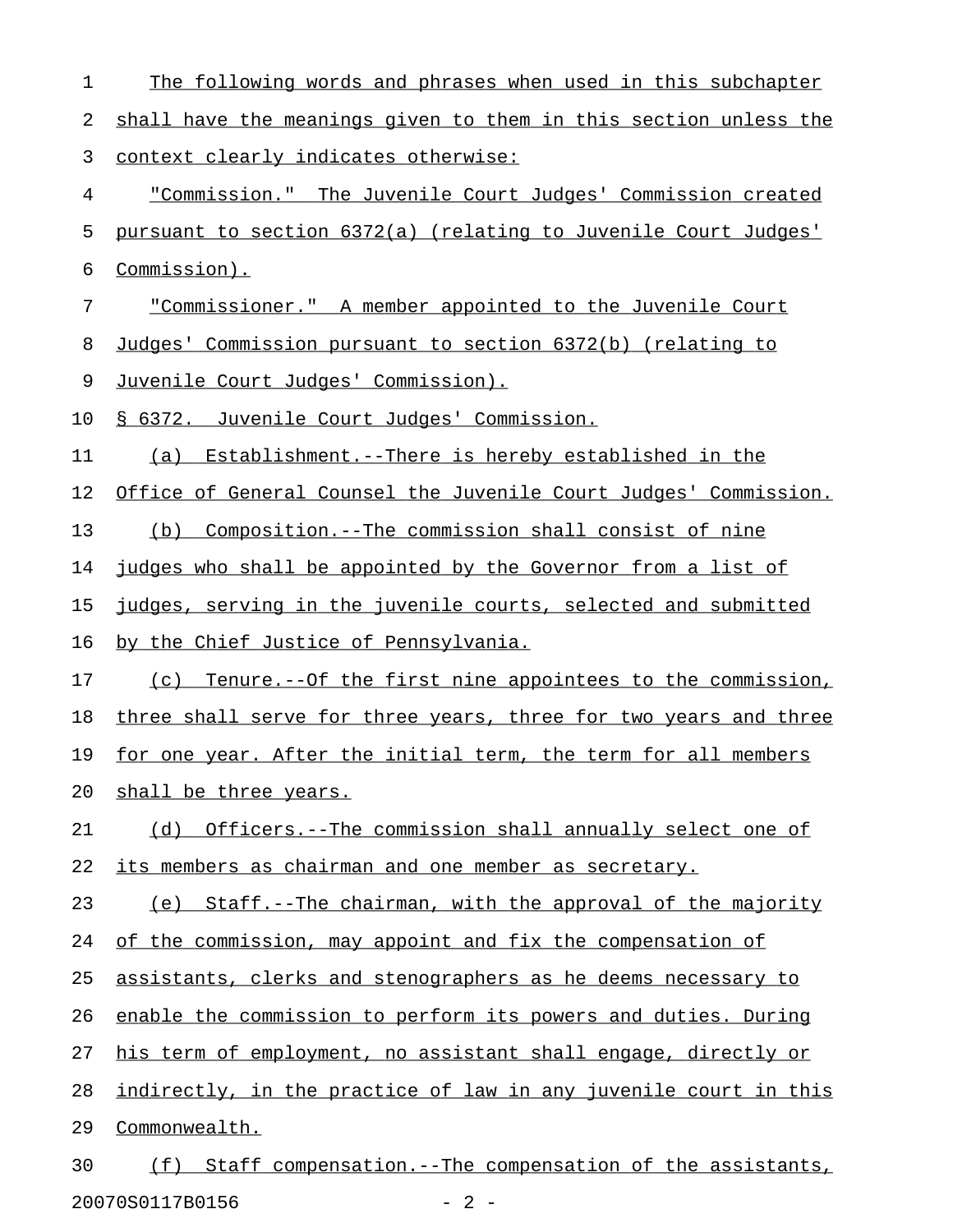| 1  | clerks and stenographers shall be fixed within limitations fixed |  |  |
|----|------------------------------------------------------------------|--|--|
| 2  | by the Executive Board and shall be eligible to apply for        |  |  |
| 3  | membership in the State Employees' Retirement System.            |  |  |
| 4  | Meetings.--Each year there shall be quarterly meetings<br>(q)    |  |  |
| 5  | of the commission, and such additional meetings as the chairman  |  |  |
| 6  | shall deem necessary. Each commissioner attending the meetings   |  |  |
| 7  | shall be paid only his necessary expenses incurred in attending  |  |  |
| 8  | the meetings. Five members of the commission shall constitute a  |  |  |
| 9  | quorum at meetings.                                              |  |  |
| 10 | § 6373. Powers and duties.                                       |  |  |
| 11 | The commission shall have the power and is required to do the    |  |  |
| 12 | following:                                                       |  |  |
| 13 | Advise the juvenile court judges of this<br>(1)                  |  |  |
| 14 | Commonwealth in all matters pertaining to the proper care and    |  |  |
| 15 | maintenance of delinquent and dependent children.                |  |  |
| 16 | Examine the administrative methods and judicial<br>(2)           |  |  |
| 17 | procedure used in juvenile courts throughout this                |  |  |
| 18 | Commonwealth, establish standards and make recommendations on    |  |  |
| 19 | the same to the courts presiding over juvenile proceedings       |  |  |
| 20 | within this Commonwealth.                                        |  |  |
| 21 | (3) Examine the personnel practices and employment               |  |  |
| 22 | standards used in probation offices in this Commonwealth,        |  |  |
| 23 | establish standards and make recommendations on the same to      |  |  |
| 24 | courts presiding over juvenile proceedings within this           |  |  |
| 25 | Commonwealth.                                                    |  |  |
| 26 | (4) Collect, compile and publish such statistical and            |  |  |
| 27 | other data as may be needed to accomplish reasonable and         |  |  |
| 28 | efficient administration of the juvenile courts system.          |  |  |
| 29 | § 6374. Power to make grants.                                    |  |  |
| 30 | The Office of General Counsel, by and through the commission,    |  |  |
|    | 20070S0117B0156<br>$-3 -$                                        |  |  |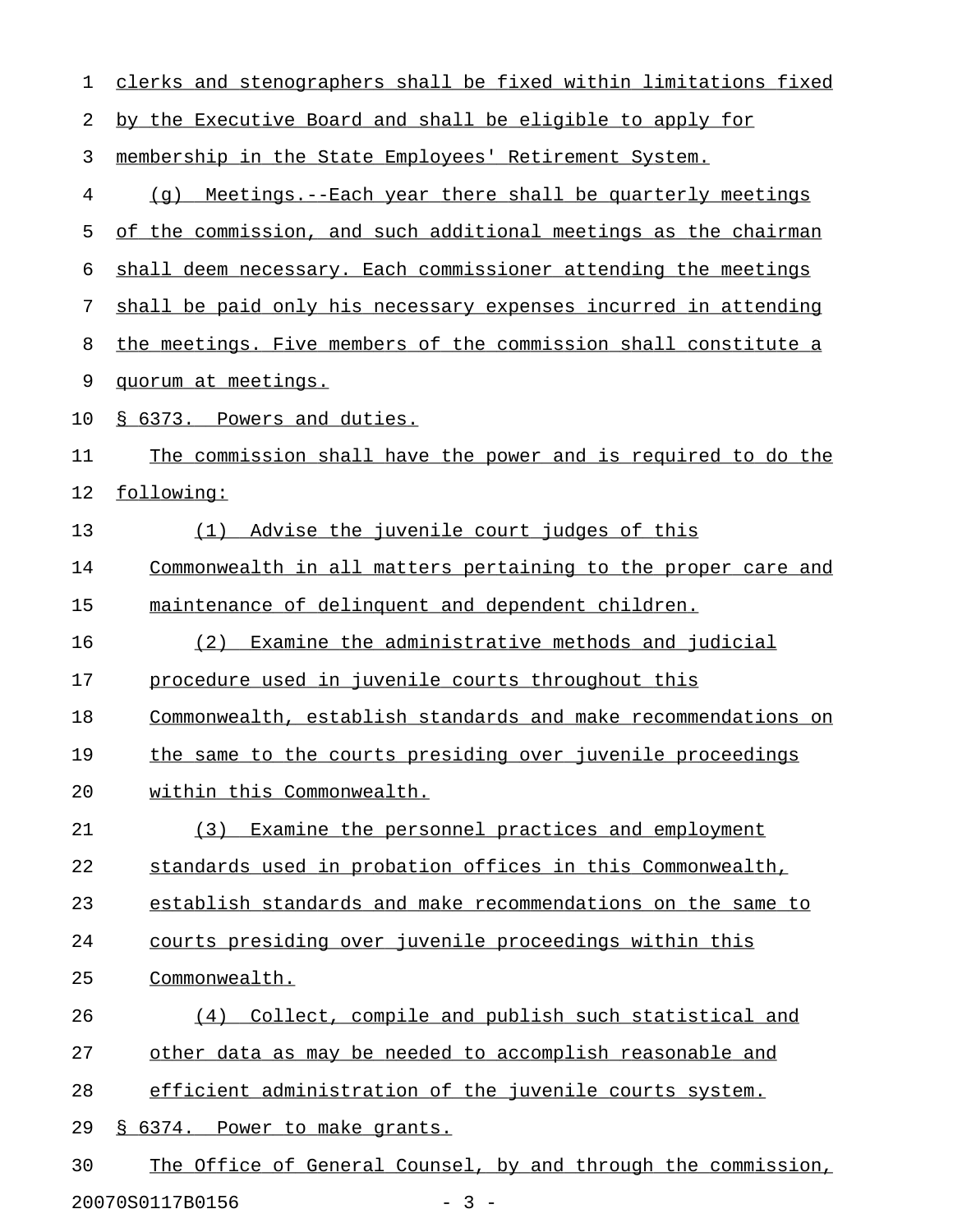| 1  | shall have the power, and its duty shall be, to make annual      |
|----|------------------------------------------------------------------|
| 2  | grants to political subdivisions for the development and         |
| 3  | improvement of probation services for juveniles.                 |
| 4  | § 6375. Funding.                                                 |
| 5  | The General Assembly shall annually appropriate such sums as     |
| 6  | are necessary on a continuing basis for the operation and        |
| 7  | expenses of the commission.                                      |
| 8  | Section 2. Repeals are as follows:                               |
| 9  | The General Assembly declares that the repeals under<br>(1)      |
| 10 | paragraphs $(2)$ and $(3)$ are necessary to effectuate the       |
| 11 | addition of 42 Pa.C.S. Ch. 63 Subch. F.                          |
| 12 | The act of December 21, 1959 (P.L.1962, No.717)<br>(2)           |
| 13 | entitled "An act providing for the creation and operation of     |
| 14 | the Juvenile Court Judges' Commission in the Department of       |
| 15 | Justice; prescribing its powers and duties; and making an        |
| 16 | appropriation."                                                  |
| 17 | (3) Sections 905.1 and 905.2 of the act of April 9, 1929         |
| 18 | (P.L.177, No.175), known as The Administrative Code of 1929.     |
| 19 | Section 3. This act shall be a continuation of the act of        |
| 20 | December 21, 1959 (P.L.1962, No.717), entitled "An act providing |
| 21 | for the creation and operation of the Juvenile Court Judges'     |
| 22 | Commission in the Department of Justice; prescribing its powers  |
| 23 | and duties; and making an appropriation." The following apply:   |
| 24 | (1) Except as otherwise provided in 42 Pa.C.S. Ch. 63            |
| 25 | Subch. F, all activities initiated under the act of December     |
| 26 | 21, 1959 (P.L.1962, No.717), entitled "An act providing for      |
| 27 | the creation and operation of the Juvenile Court Judges'         |
| 28 | Commission in the Department of Justice; prescribing its         |
| 29 | powers and duties; and making an appropriation," shall           |
| 30 | continue and remain in full force and effect and may be          |
|    | 20070S0117B0156<br>$-4 -$                                        |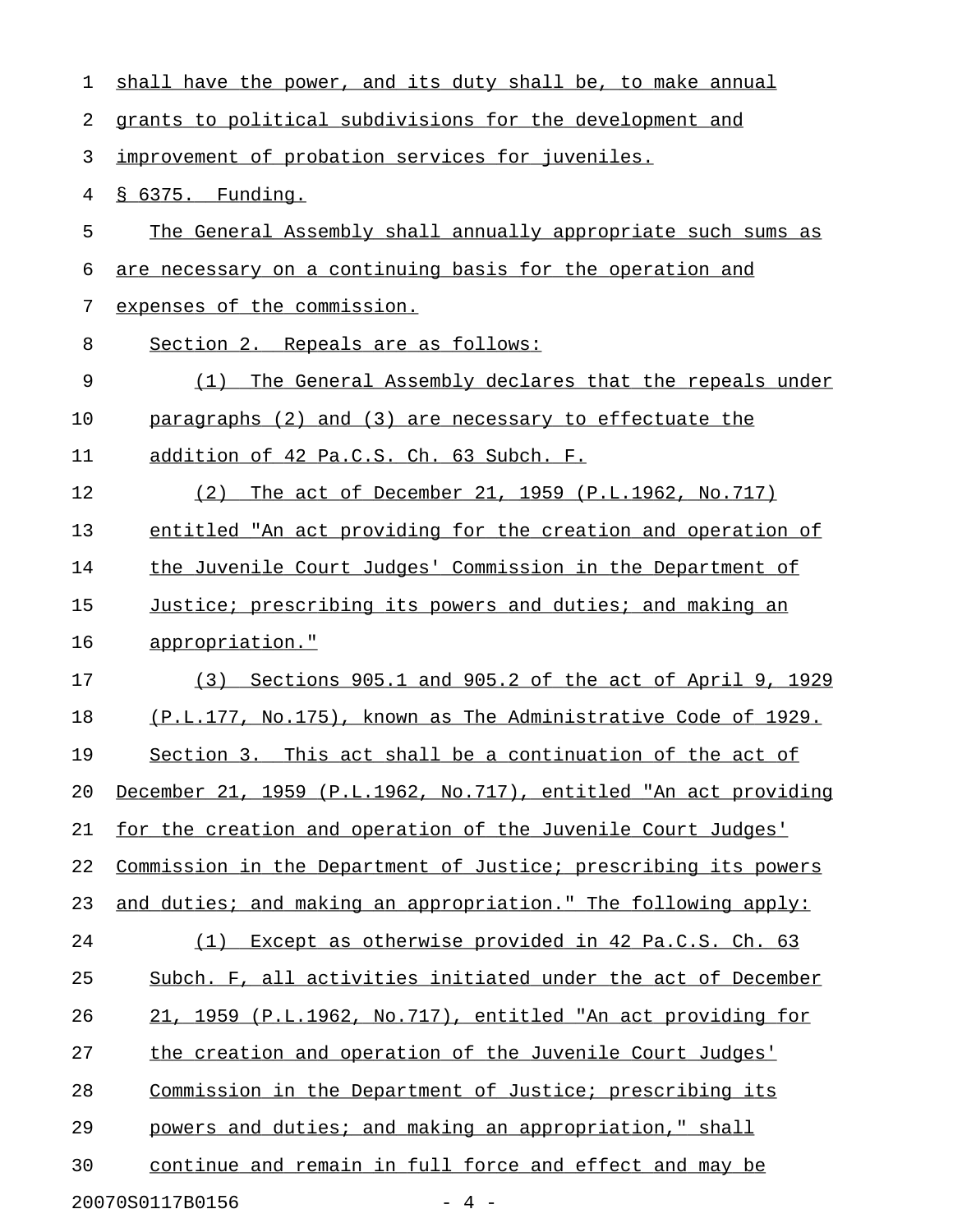| 1  | completed under 42 Pa.C.S. Ch. 63 Subch. F. Orders,            |
|----|----------------------------------------------------------------|
| 2  | requlations, rules and decisions, which were made under the    |
| 3  | act of December 21, 1959 (P.L.1962, No.717), and which are in  |
| 4  | effect on the effective date of section 2 shall remain in      |
| 5  | full force and effect until revoked, vacated or modified       |
| 6  | under 42 Pa.C.S. Ch. 63 Subch. F. Contracts, obligations and   |
| 7  | collective bargaining agreements entered into under the act    |
| 8  | of December 21, 1959 (P.L.1962, No.717) are not affected nor   |
| 9  | impaired by the repeal of the act of December 21, 1959         |
| 10 | (P.L.1962, No.717).                                            |
| 11 | Any difference in language between 42 Pa.C.S. Ch. 63<br>(2)    |
| 12 | Subch. F and the act of December 21, 1959 (P.L.1962, No.717)   |
| 13 | is intended only to conform to the style of the Pennsylvania   |
| 14 | Consolidated Statutes and is not intended to change or affect  |
| 15 | the legislative intent, judicial construction or               |
| 16 | administration and implementation of the act of December 21,   |
| 17 | 1959 (P.L.1962, No.717).                                       |
| 18 | Section 4. This act shall be a continuation of sections        |
| 19 | 905.1 and 905.2 of the act of April 9, 1929 (P.L.177, No.175), |
| 20 | known as The Administrative Code of 1929. The following apply: |
| 21 | (1) Except as otherwise provided in 42 Pa.C.S. Ch. 63          |
| 22 | Subch. F, all activities initiated under sections 905.1 and    |
| 23 | 905.2 of The Administrative Code of 1929 shall continue and    |
| 24 | remain in full force and effect and may be completed under 42  |
| 25 | Pa.C.S. Ch. 63 Subch F. Orders, regulations, rules and         |
| 26 | decisions, which were made under sections 905.1 and 905.2 of   |
| 27 | The Administrative Code of 1929 and which are in effect on     |
| 28 | the effective date of section 2 of this act shall remain in    |
| 29 | full force and effective until revoked, vacated or modified    |
| 30 | under 42 Pa.C.S. Ch. 63 Subch. F. Contracts, obligations and   |
|    | 20070S0117B0156<br>$-5 -$                                      |